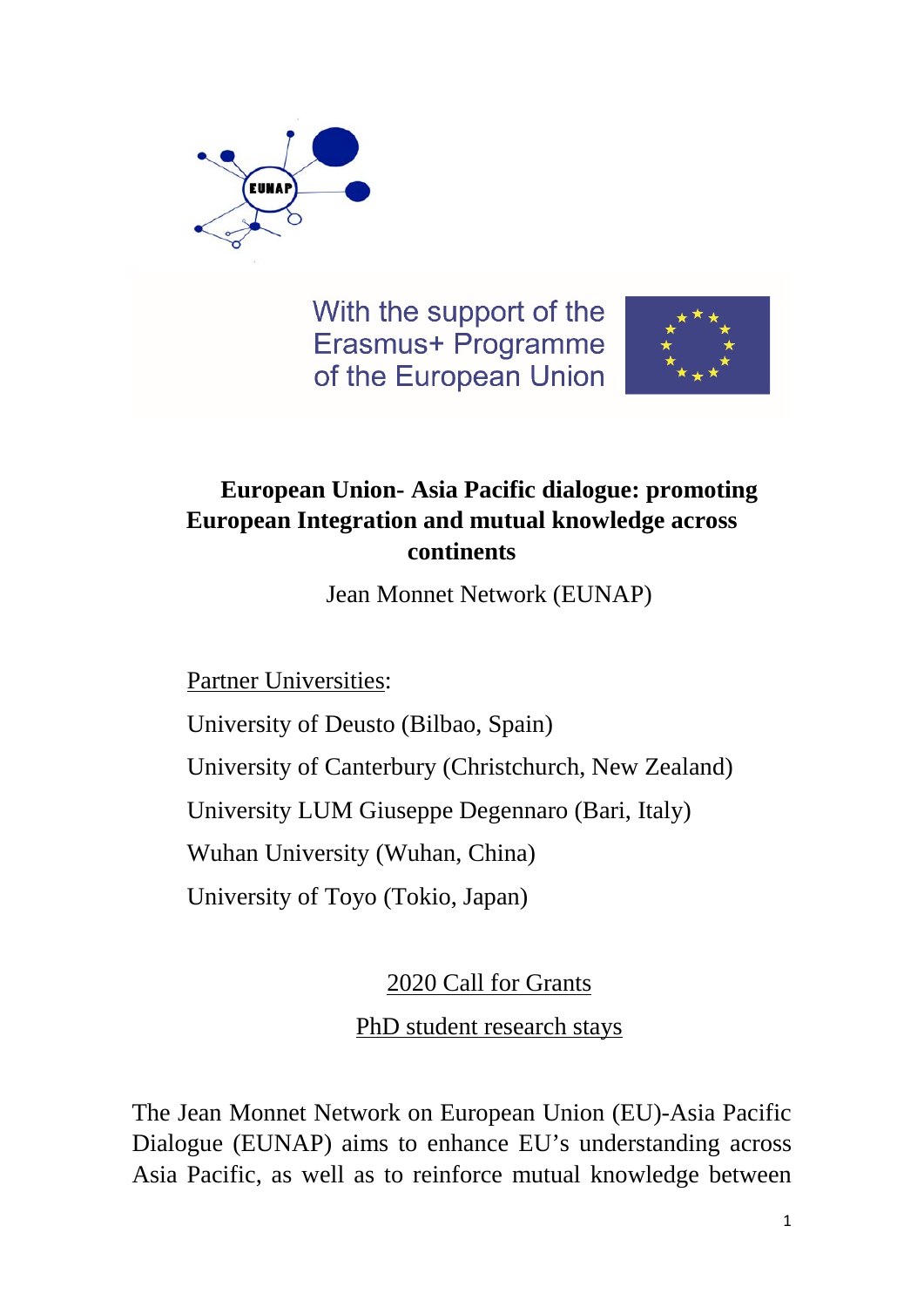these two regions through close academic interaction. The exchange of PhD students through research stays constitutes an important activity to this end. This academic experience will provide the PhD candidates with the opportunity to get in contact with researchers and experts in the host institution. They will also have the chance to improve their research skills and methods, as well as share their results, while contributing to new knowledge on EU-Asia Pacific relations.

## **Who is eligible?**

EUNAP network awards three annual grants for PhD students from partner universities (Deusto, Canterbury, LUM Giuseppe Degennaro, Wuhan and Toyo).

Candidates have to be enrolled in a doctoral programme on any discipline (law, economics, international relations, business and administration, human and social sciences, etc) in the home university.

Candidates' doctoral research or part of it has to deal with a topic related to EU-Asia Pacific relations.

### **What is supported?**

For the year 2021, the EUNAP Network will award three grants of 2.700€ each to support research stays of 1-2 months. The beneficiaries could stay longer at the host university, but expenses resulting from this extension will not be covered by EUNAP project.

The grant is aimed to cover travel expenses (cheapest fare) and subsistence costs (accommodation included).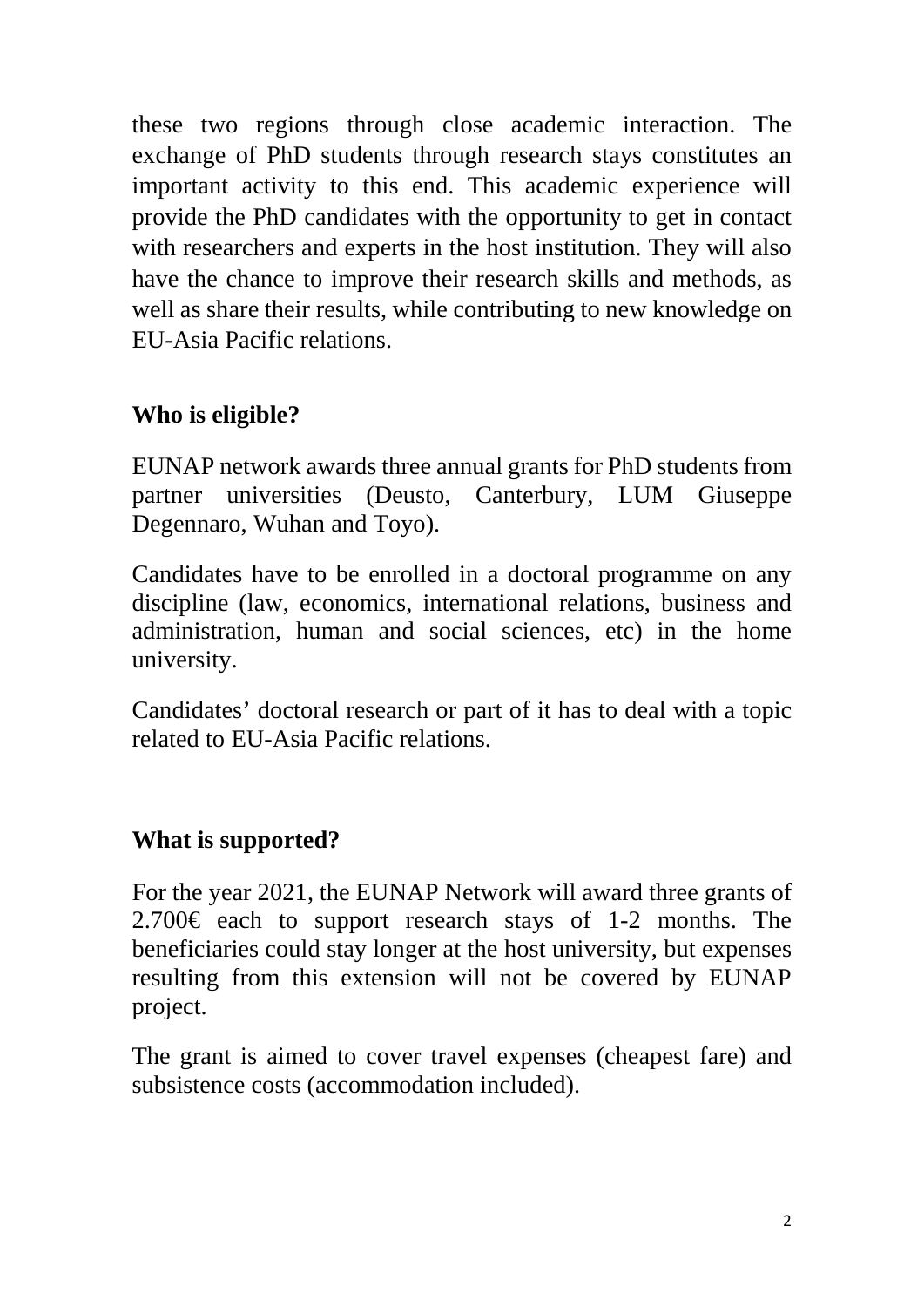## **When to apply?**

For 2021 research stays, the application deadline will be 25th November 2020.

# **How to apply?**

Potential candidates should contact the EUNAP partner coordinator in their home university and deliver the application form duly filled in (see Annex).

Then, a selection committee composed of EUNAP partner coordinators will decide about the awarded candidates.

Selection criteria will namely take into account the academic excellence of the research project submitted by the candidate, the relevance of the expected outputs and the convergence with the scientific outcomes of the EUNAP Network.

## **What is next?**

All candidates will be informed of the selection results on due time.

Those awarded with a grant will receive a document stating the terms of the grant awarded. They will sign this document as a confirmation of acceptance and return it before any money can be transferred to the beneficiary's bank account.

Research stays should be carried out throughout the year 2021, as long as the travel restrictions due to the COVID-19 pandemic do not prevent it.

The grant beneficiaries will deliver a written report to the EUNAP partner coordinator at the home university within 2 months after completion of the stay. A report template will be provided to this purpose.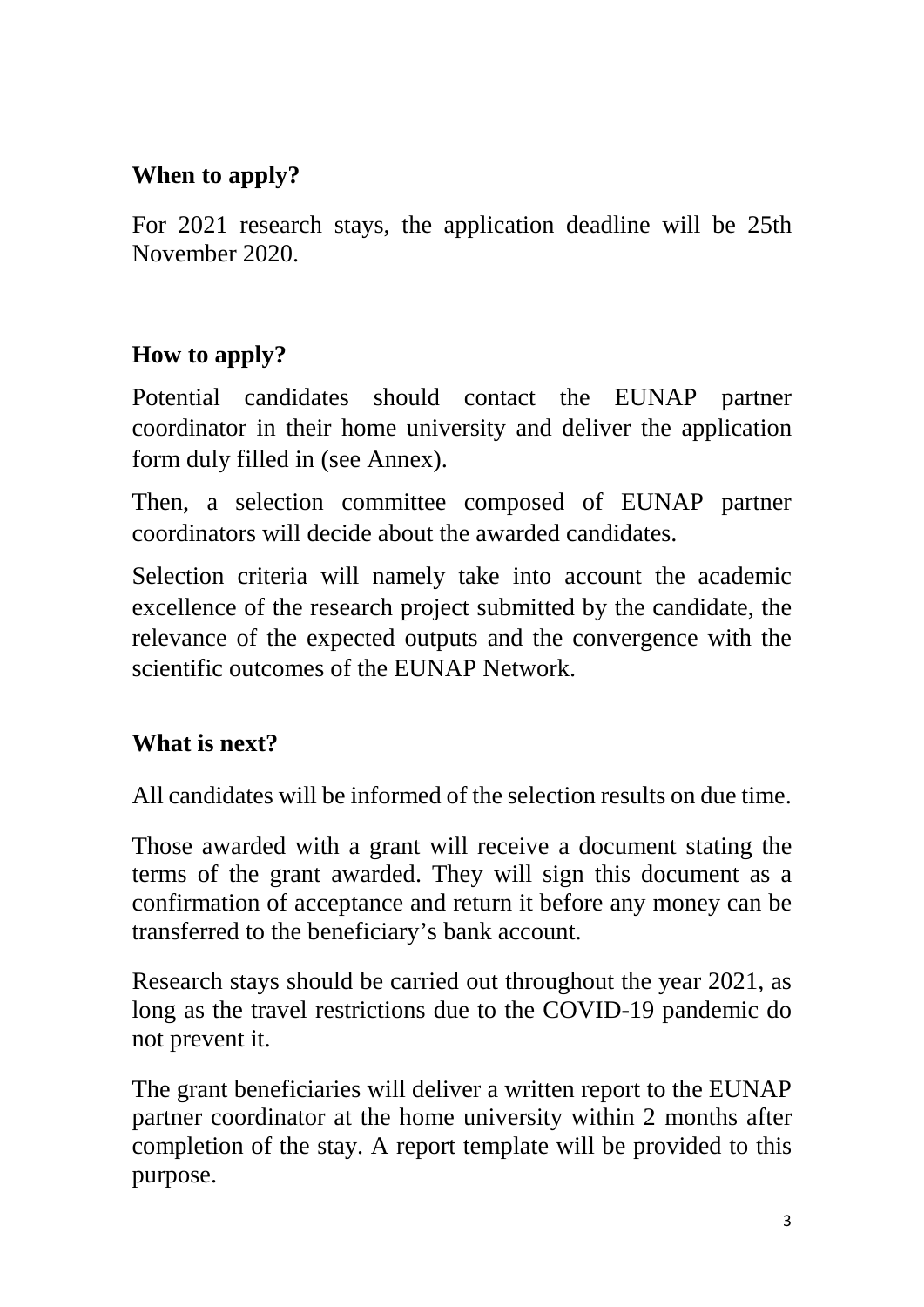### **Annex**

## **APPLICATION FORM FOR PHD STUDENT GRANTS**

**Applicant's name:**

**Surname:**

**Full address:**

| Applicant's email address: | $ \text{Male}(\ )$ Female $(\ )$ |
|----------------------------|----------------------------------|
|                            |                                  |

| <b>Home university:</b>              |                                                    |
|--------------------------------------|----------------------------------------------------|
|                                      | (Deusto () Canterbury () LUM Giuseppe Degennaro () |
| $\forall$ Wuhan () $\forall$ Toyo () |                                                    |
|                                      |                                                    |

**Doctoral/PhD programme the applicant is enrolled in the home university:**

**Doctoral research/thesis title (please, precise it in English):**